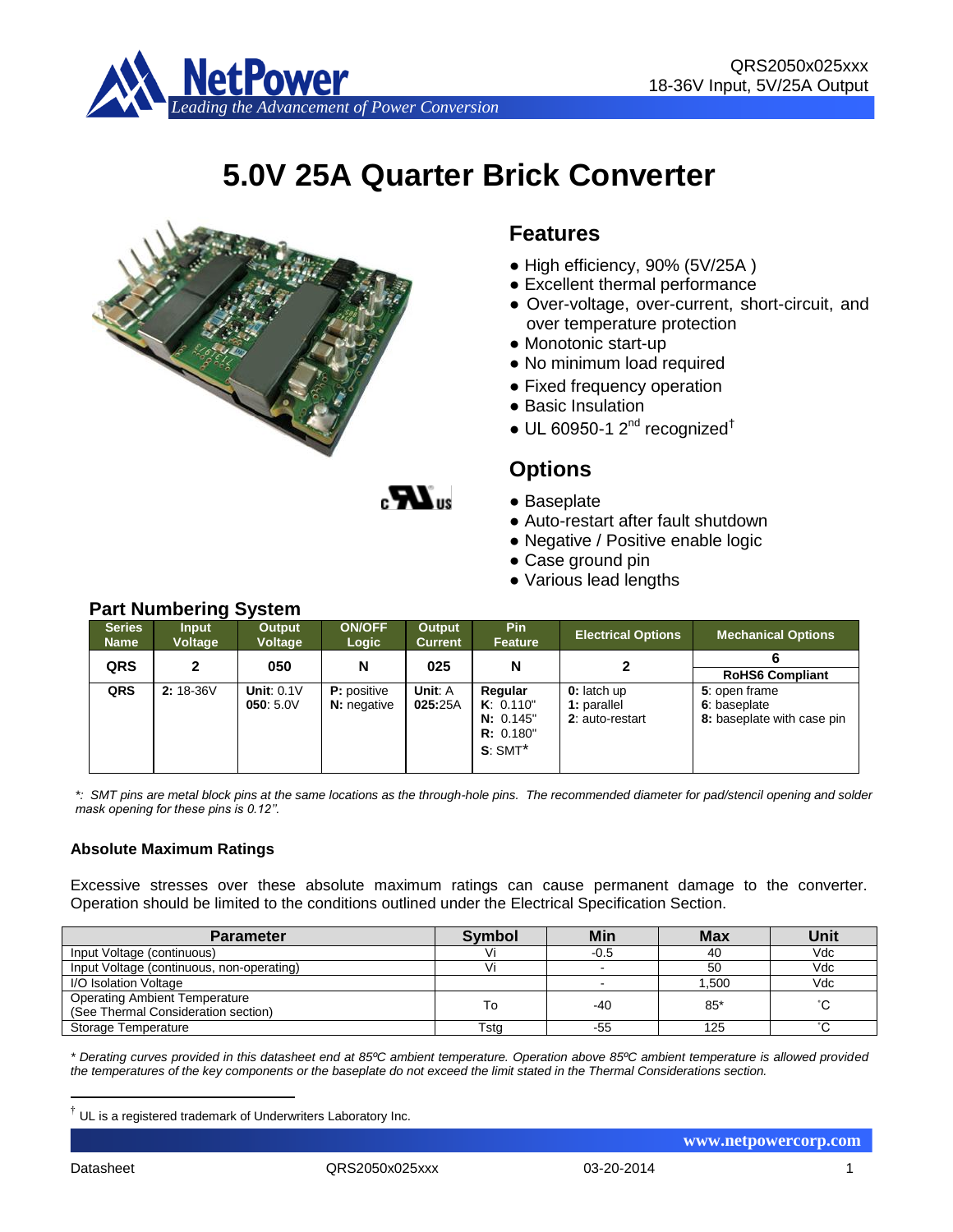

#### **Electrical Specifications**

These specifications are valid over the converter's full range of input voltage, resistive load, and temperature unless noted otherwise.

#### **Input Specifications**

| <b>Parameter</b>                                                                         | <b>Symbol</b> | Min | <b>Typ</b> | <b>Max</b> | Unit |
|------------------------------------------------------------------------------------------|---------------|-----|------------|------------|------|
| Input Voltage                                                                            | Vi            | 18  | 24         | 36         | Vdc  |
| Input Current                                                                            | li.max        |     |            | 10         |      |
| Quiescent Input Current (Typical Vin)                                                    | li, Qsnt      |     | 160        | 200        | mA   |
| <b>Standby Input Current</b>                                                             | li,stdby      |     |            | 6          | mA   |
| Input Reflected-ripple Current, Peak-to-peak<br>(5 Hz to 20 MHz, 12 µH source impedance) |               |     | 10         |            | mA   |
| Input Ripple Rejection (120 Hz)                                                          |               |     | 60         |            | dB   |
| Input Turn-on Voltage Threshold                                                          |               | 16  | 17         | 18         |      |
| Input Turn-off Voltage Threshold                                                         |               | 15  | 16         | 17         |      |
| Input Voltage ON/OFF Hysteresis                                                          |               | 0.5 | . 5        | ◠          |      |

#### **Output Specifications**

| <b>Parameter</b>                                                                             | <b>Symbol</b>  | Min            | <b>Typ</b> | <b>Max</b> | <b>Unit</b>        |
|----------------------------------------------------------------------------------------------|----------------|----------------|------------|------------|--------------------|
| Output Voltage Set Point                                                                     |                | 4.95           | 5.0        | 5.05       | Vdc                |
| (Typical Vin; $lo = Io, max$ ; Ta = 25°C)                                                    |                |                |            |            |                    |
| Output Voltage Set Point (over all conditions)                                               |                | 4.85           |            | 5.15       | Vdc                |
| <b>Output Regulation:</b>                                                                    |                |                |            |            |                    |
| Line Regulation (Over full input range, $I_0 = 1/2$ of load)                                 |                | $\sim$         | 0.05       | 0.2        | %V <sub>O</sub>    |
| Load Regulation ( $lo = Io$ , min to $Io$ , max, typical Vin)                                |                | $\sim$         | 0.05       | 0.2        | %V <sub>O</sub>    |
| Temperature (Ta = -40 $\degree$ C to 85 $\degree$ C)                                         |                | $\blacksquare$ | 15         | 50         | mV                 |
| Output Ripple and Noise Voltage                                                              |                |                |            |            |                    |
| <b>RMS</b>                                                                                   |                | $\blacksquare$ |            | 15         | mVrms              |
| Peak-to-peak (5 Hz to 20 MHz bandwidth, $V$ in = 48V)                                        |                |                |            | 50         | $\overline{mVp-p}$ |
| <b>External Load Capacitance</b>                                                             | $\blacksquare$ | $\blacksquare$ | $\sim$     | 10,000     | μF                 |
| <b>Output Current</b>                                                                        | lo             | 0              |            | 25         | A                  |
| <b>Output Power</b>                                                                          | Po             | 0              |            | 125        | W                  |
| Startup Delay (from enabling to Vo reaching 10% of set point.                                |                |                | 1.5        |            | ms                 |
| Typical Vin; $lo = lo, max$ , Ta = $25^{\circ}$ C)                                           |                |                |            |            |                    |
| Startup Time (Vo from 10% to 90% of output set point. $\overline{lo} = \overline{lo}$ , min. |                |                | 2          |            | ms                 |
| Ta = 25ºC)                                                                                   |                |                |            |            |                    |
| Output Over Current Protection trip point                                                    | lo.cli         | 25.8           | 29.0       | 32.5       | A                  |
| Output Over Voltage trip point                                                               |                | 5.6            | 6.2        | 6.8        | $\sqrt{}$          |
| Output ripple frequency                                                                      | $\blacksquare$ | 240            | 260        | 280        | kHz                |
| Dynamic Response                                                                             |                |                |            |            |                    |
| (Typical Vin; Ta = $25^{\circ}$ C; Load transient 0.1A/us)                                   |                |                |            |            |                    |
| Load step from 50% to 75% of full load:                                                      |                |                |            |            |                    |
| Peak deviation                                                                               |                |                | 5          |            | %V <sub>O</sub>    |
| Settling time (to 10% band of Vo deviation)                                                  |                |                | 250        |            | μs                 |
| Load step from 50% to 25% of full load                                                       |                |                |            |            |                    |
| Peak deviation                                                                               |                |                | 5          |            | %Vo                |
| Settling time (to 10% band of Vo deviation)                                                  |                |                | 250        |            | μs                 |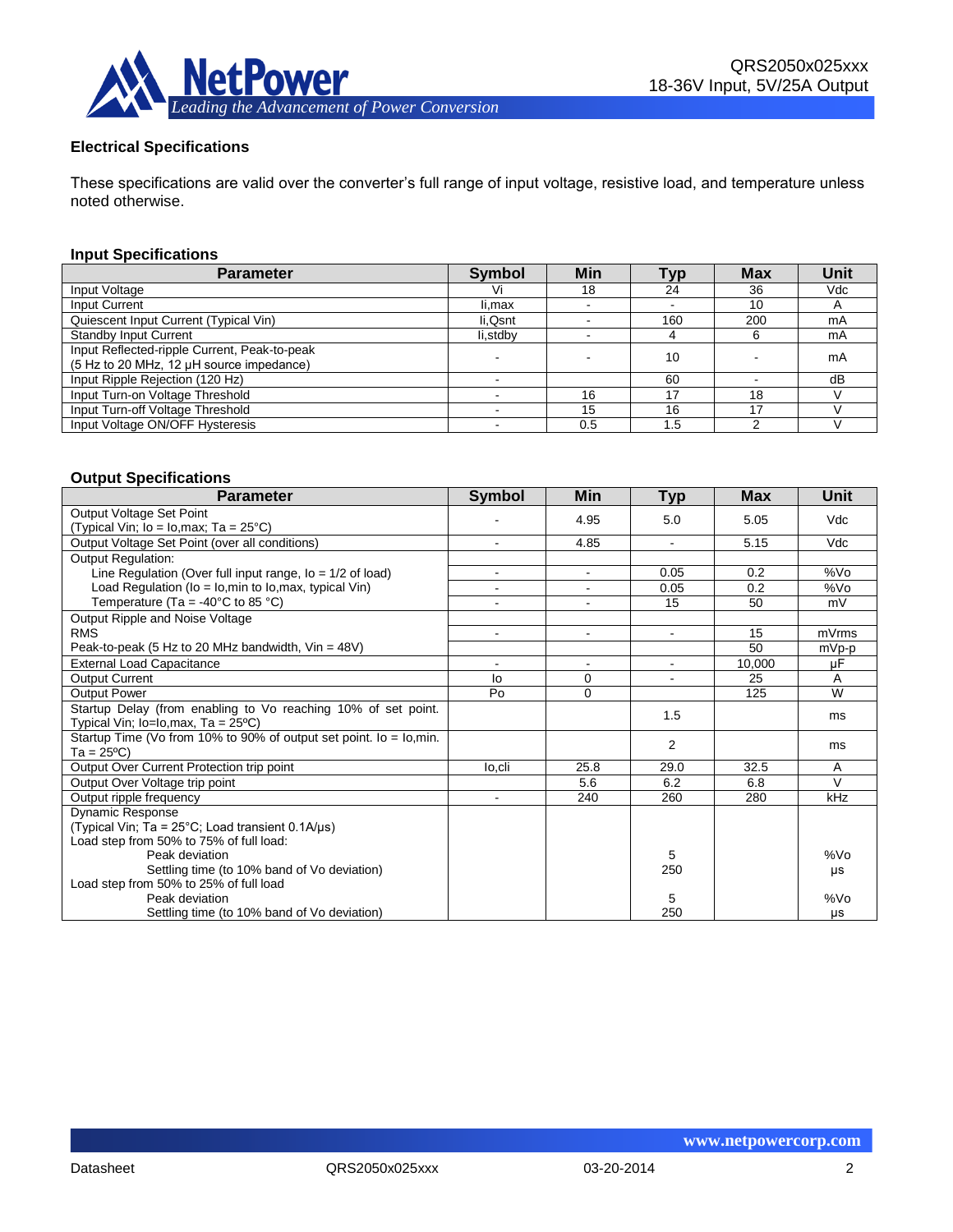

#### **General Specifications**

| <b>Parameter</b>                                                                                                |                   | <b>Symbol</b>  | Min | <b>Typ</b> | <b>Max</b> | <b>Unit</b>  |
|-----------------------------------------------------------------------------------------------------------------|-------------------|----------------|-----|------------|------------|--------------|
| Remote Enable                                                                                                   |                   |                |     |            |            |              |
| Logic Low:                                                                                                      |                   |                |     |            |            |              |
|                                                                                                                 | $ION/OFF = 1.0mA$ | <b>VON/OFF</b> |     |            | 1.2        |              |
|                                                                                                                 | $VON/OFF = 0.0 V$ | <b>ION/OFF</b> |     |            | 1.0        | mA           |
| Logic High:                                                                                                     | $ION/OFF = 0.0µA$ | VON/OFF        |     |            | 15         |              |
|                                                                                                                 | Leakage Current   | <b>ION/OFF</b> |     |            | 50         | μA           |
| Output Voltage Trim Range                                                                                       |                   |                | 80  |            | 110        | %Vo          |
| <b>Isolation Capacitance</b>                                                                                    |                   |                |     | 5600       |            | рF           |
| <b>Isolation Resistance</b>                                                                                     |                   |                | 10  |            |            | MΩ           |
| Calculated MTBF (Telecordia SR-332, 2011, Issue 3), full load,<br>40°C, 60% upper confidence level, typical Vin |                   |                |     | 9.4        |            | $10^6$ -hour |

### **Characteristic Curves**

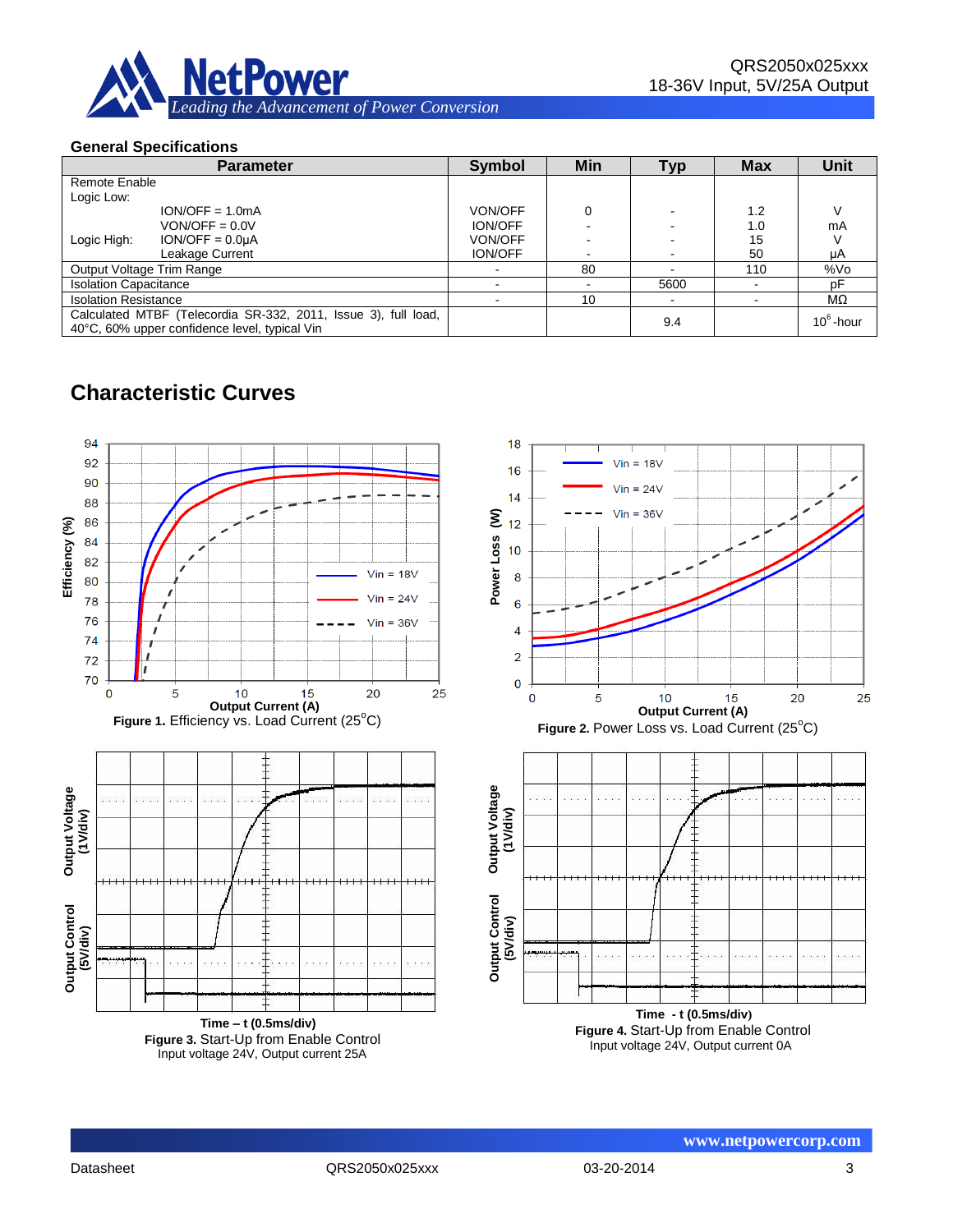





















Datasheet QRS2050x025xxx 03-20-2014 4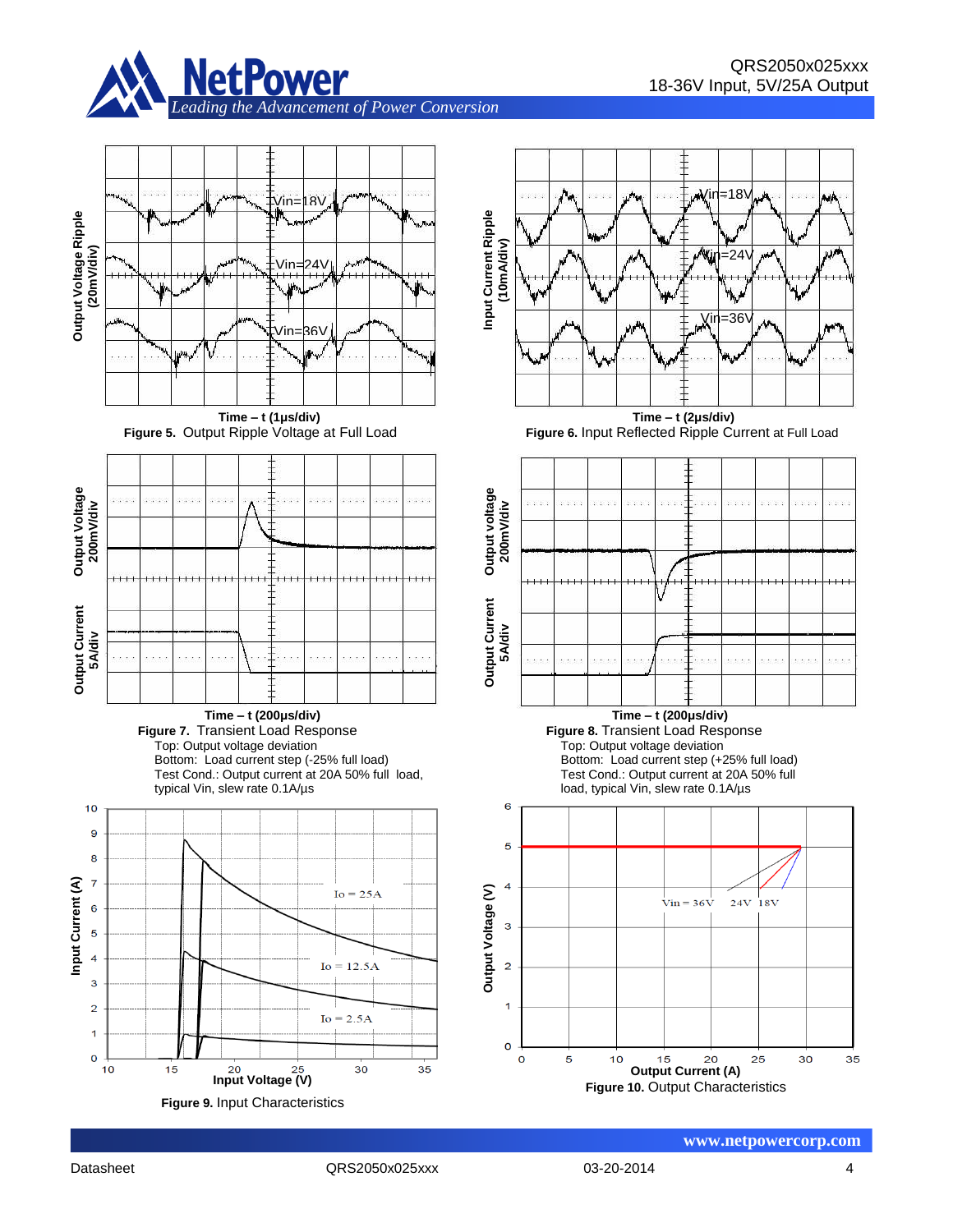



**Figure 11**. Current Derating Curve for Airflow Direction 3 (Ref. Fig. 12 for Airflow Direction; typical Vin, open frame unit using soldering interface)



**Figure 13**. Current Derating Curve for Airflow Direction 4 (Ref. Fig.14 for Airflow Direction; Vin = 24V open frame unit using socket interface)



 **Figure 12.** Thermal Image for Airflow Direction 3 (24.1A output, 65°C ambient, 200 LFM, typical Vin, open frame unit using soldering interface)



**Figure 14.** Thermal Image for Airflow Direction 4 (24.7A output, 55°C ambient, 200 LFM, Vin = 24V open frame unit using solder interface)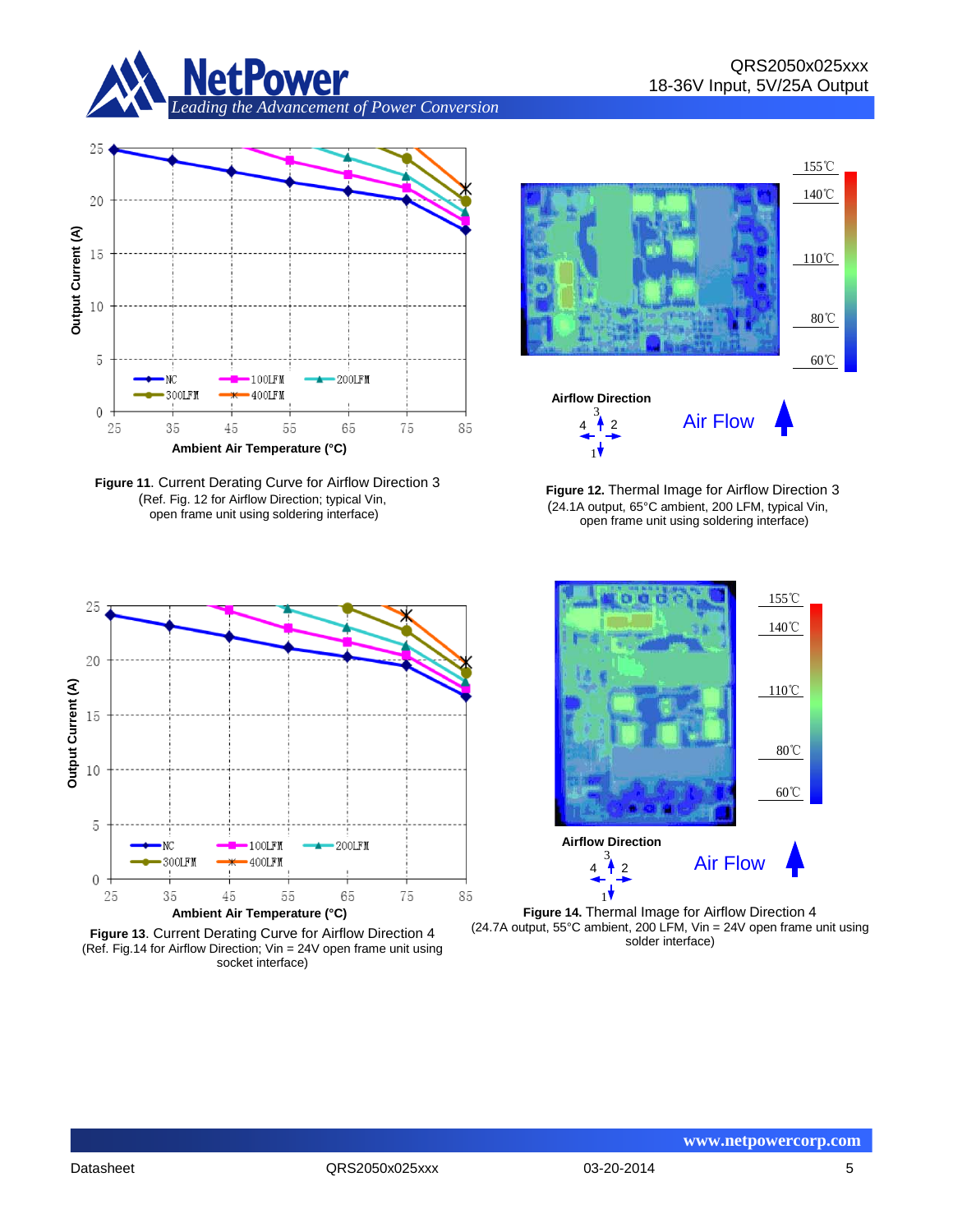

### **Feature Descriptions**

#### **Remote ON/OFF**

The converter can be turned on and off by changing the voltage or resistance between the ON/OFF pin and Vin(-). The QRS2 Series of converters is available with factory selectable positive logic or negative enabling logic.

For the negative control logic, the converter is ON when the ON/OFF pin is at a logic low level and OFF when the ON/OFF pin is at a logic high level. With positive control logic, the converter is ON when the ON/OFF pin is at a logic high level and OFF when the ON/OFF pin is at a logic low level.

With the internal pull-up circuitry, a simple external switch between the ON/OFF pin and Vin(-) can control the converter. A few example circuits for controlling the ON/OFF pin are shown in Figures 15, 16 and 17.

The logic low level is from 0V to 1.2V and the maximum sink current during logic low is 1mA. The external switch must be capable of maintaining a logic-low level while sinking up to this current. The

logic high level is from 3.5V to 15V. The converter has an internal pull-up circuit that ensures the ON/OFF pin at a high logic level when the leakage current at ON/OFF pin is no greater than 50μA.

#### **Remote SENSE**

The remote SENSE pins are used to sense voltage at the load point to accurately regulate the load voltage and eliminate the impact of the voltage drop in the power distribution path.

SENSE(+) and SENSE(-) pins should be connected between the points where voltage regulation is desired. The voltage between the SENSE pins and the output pins must not exceed the smaller of 0.5V or 10% of typical output voltage.

 $[Vout(+) - Vout(-)] - [SENSE(+) - SENSE(-)] < MIN(0.5V, 10\% Vo)$ 

When remote sense is not used, the SENSE pins should be connected to their corresponding output pins. If the SENSE pins are left floating, the converter will deliver an output voltage slightly higher than its specified typical output voltage.



**Figure 15.** Opto Coupler Enable Circuit



**Figure 16.** Open Collector Enable Circuit



 **Figure 17.** Direct Logic Drive

#### **Output Voltage Adjustment (Trim)**

The trim pin allows the user to adjust the output voltage set point. To increase the output voltage, an external resistor is connected between the TRIM pin and SENSE(+). To decrease the output voltage, an external resistor is connected between the TRIM pin and SENSE(-). The output voltage trim range is 80% to 110% of its specified nominal output voltage. The circuit configuration for trim down operation is shown in Figure 18.

To decrease the output voltage, the value of the external resistor should be

$$
Rdown = (\frac{511}{\Delta} - 10.22)(k\Omega)
$$

Datasheet QRS2050x025xxx 03-20-2014 6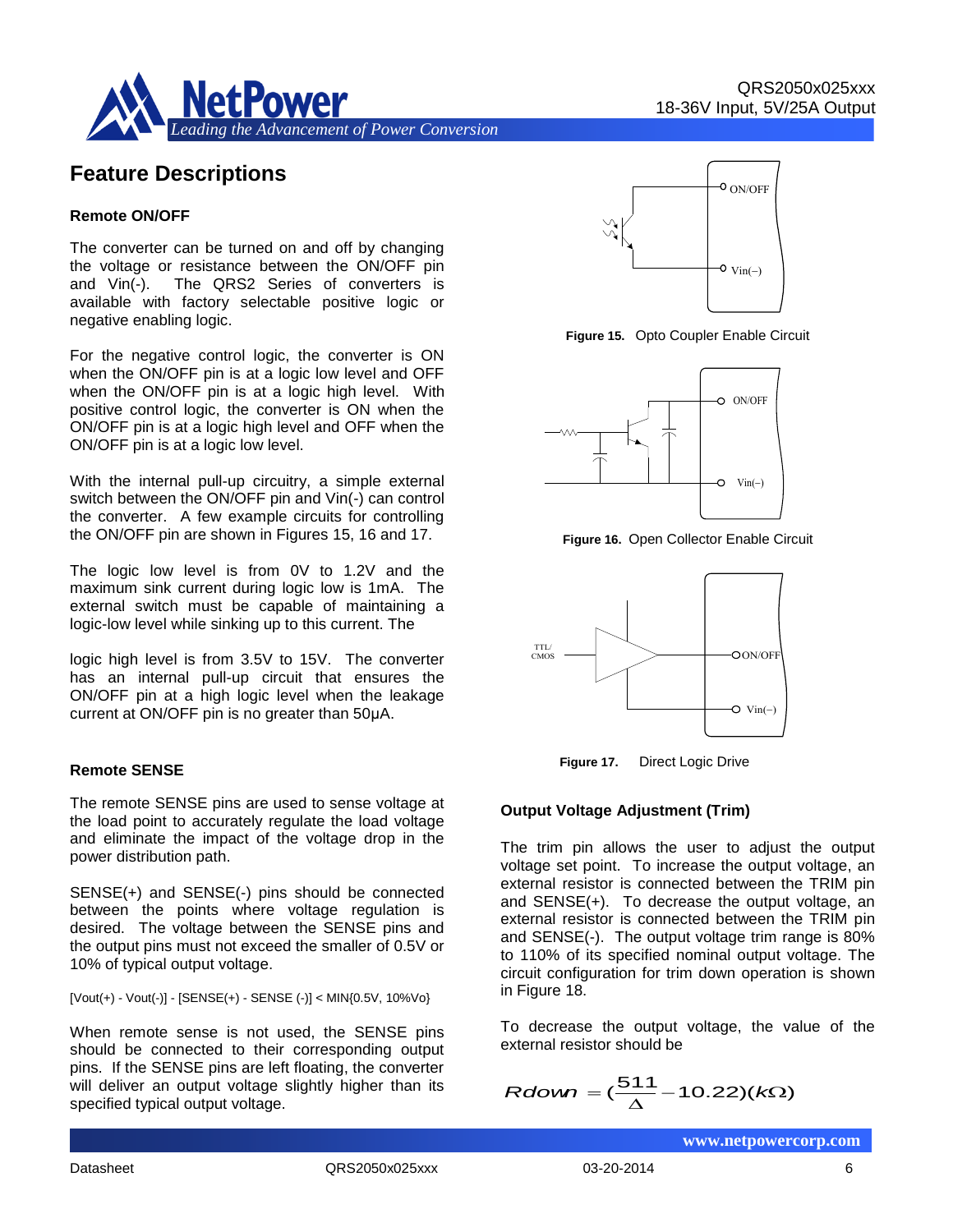

**Where** 

$$
\Delta = (\frac{|Vnom - Vadj|}{Vnom}) \times 100
$$

and

Vnom = Typical Output Voltage Vadj = Adjusted Output Voltage

The circuit configuration for trim up operation is shown in Figure 19. To increase the output voltage, the value of the resistor should be

$$
Rup = \left(\frac{5.11\text{Vol}(100 + \Delta)}{1.225\Delta} - \frac{511}{\Delta} - 10.22\right)(k\Omega)
$$

Where  $V_0 = T$ ypical Output Voltage

When using the trim up function, the output power goes up for the same output current. It is important not to exceed the maximum power rating of the converter as given in the Specifications table.



**Figure 18.** Circuit to Decrease Output Voltage



**Figure 19.** Circuit to Increase Output Voltage

#### **Active Current Share (Parallel)**

Parallel/Case pin is designed for either active current share among modules in parallel or for grounding the baseplate (case).

The active current share feature allows multiple converters to share load current. For the parallel operation of multiple converters, The Parallel pin on each converter should be connected together. It is suggested to have a ground plane on the system board for Vin(-) to reduce the ground noise impact on the current share accuracy. The loop formed by the trace connecting the Parallel pins and the ground trace should be minimized to avoid noise coupling into the current share circuitry. A typical current share scheme for the QRS2 series of converters is shown in Fig. 20.



**Fig. 20** Circuit Configuration for Active Current Share

#### **Input Under-Voltage Lockout**

This feature prevents the converter from starting until the input voltage reaches the turn-on voltage threshold, and keeps the converter running until the input voltage falls below the turn-off voltage threshold. Both turn-on and turn-off voltage thresholds are defined in the Input Specifications table. The hysteresis prevents oscillations.

#### **Output Over-Current Protection (OCP)**

This converter can be ordered in either latch-off or auto-restart version upon OCP, OVP, and OTP.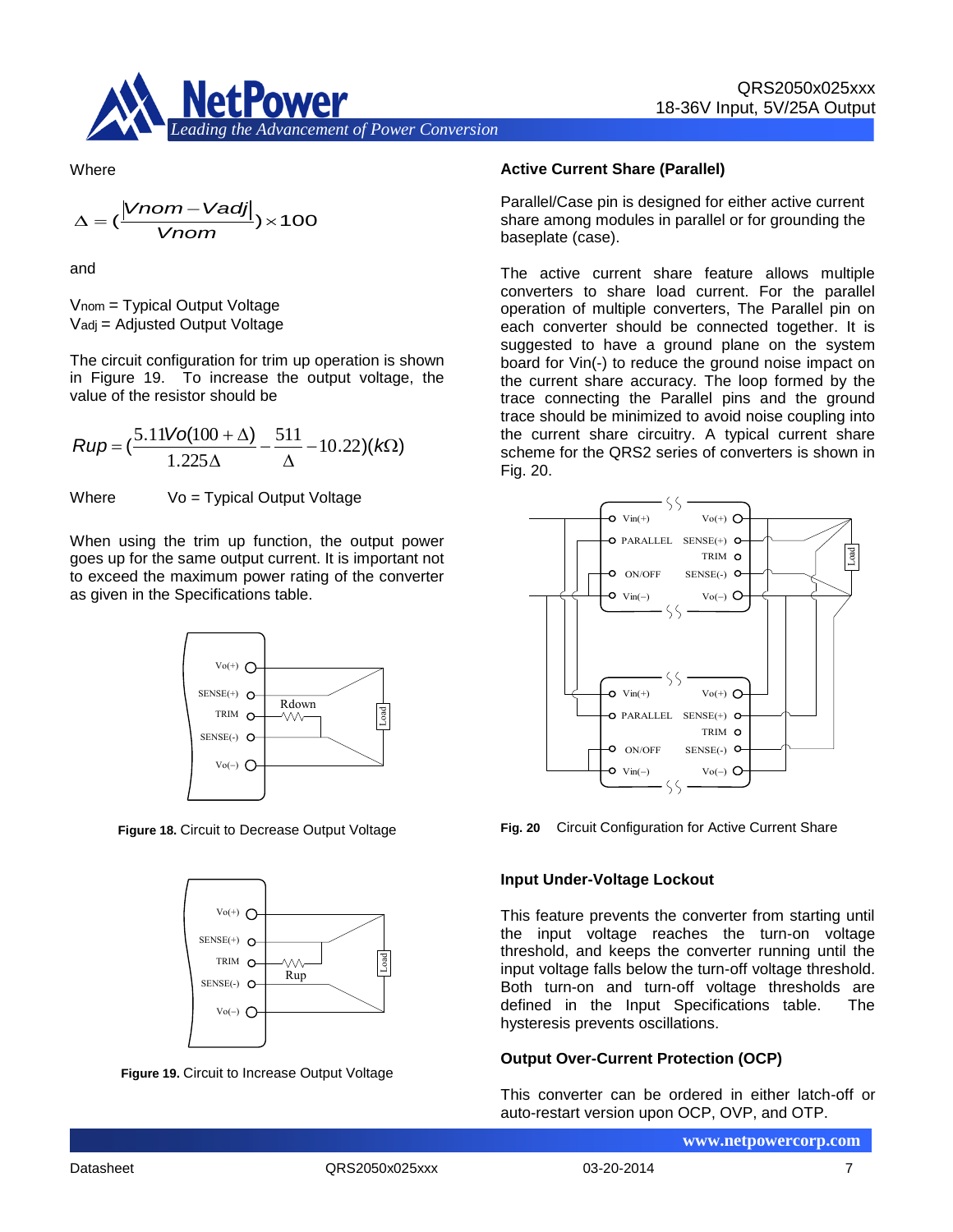

With the latch-off version, the converter will latch off

when the load current exceeds the limit. The converter can be restarted by toggling the ON/OFF switch or recycling the input voltage.

With the auto-restart version, the converter will operate in a hiccup mode (repeatedly try to restart) until the cause of the over-current condition is cleared.

#### **Output Over-Voltage Protection (OVP)**

With the latch-off version, the converter will latch off when the output voltage exceeds the limit. The converter can be restarted by toggling the ON/OFF switch or recycling the input voltage.

With the auto-restart version, the converter will operate in a hiccup mode (repeatedly try to restart) until the cause of the over-voltage condition is cleared.

#### **Over Temperature Production (OTP)**

With the latch-off version, the converter will shut down and latch off if an over-temperature condition is detected. The converter has a temperature sensor located at a carefully selected position in the converter circuit board, which represents the thermal condition of key components of the converter. The thermal shutdown circuit is designed to turn the converter off when the temperature at the sensor reaches 120°C. The module can be restarted by toggling the ON/OFF switch or recycling the input voltage.

With the auto-restart version, the converter will resume operation after the converter cools down.

### **Design Considerations**

As with any DC/DC converter, the stability of the QRS2 converters may be compromised if the source impedance is too high or inductive. It's desirable to keep the input source ac-impedance as low as possible. Although the converters are designed to be stable without adding external input capacitors for typical source impedance, it is recommended to add 100  $\mu$ F low ESR electrolytic capacitors at the input of the converter for each 100W output power, which reduces the potential negative impact of the source impedance on the converter stability. These electrolytic capacitors should have sufficient RMS current rating over the operating temperature range.

The converter is designed to be stable without additional output capacitors. To further reduce the output voltage ripple or improve the transient response, additional output capacitors are often used in applications. When additional output capacitors are used, a combination of ceramic capacitors and tantalum/polymer capacitors shall be used to provide good filtering while assuring the stability of the converter.

### **Safety Considerations**

The QRS2 Series of converters are designed in accordance with EN 60950 Safety of Information Technology Equipment Including Electrical Equipment. The converters are recognized by UL in both USA and Canada to meet the requirements in UL 60950, Safety of Information Technology Equipment and applicable Canadian Safety Requirement, and ULc 60950. Flammability ratings of the PWB and plastic components in the converter meet 94V-0.

To protect the converter and the system, an input line fuse is highly recommended on the un-grounded input end.

### **Thermal Considerations**

The QRS2 Series of converters can operate in various thermal environments. Due to the high efficiency and optimal heat distribution, these converters exhibit excellent thermal performance.

The maximum allowable output power of any power converter is usually determined by the electrical design and the maximum operating temperature of its components. The QRS2 Series of converters have been tested comprehensively under various conditions to generate the derating curves with the consideration for long term reliability.

The thermal derating curves are highly influenced by the test conditions. One of the critical variables is the interface method between the converter and the test fixture board. There is no standard method in the industry for the derating tests. Some suppliers use sockets to plug in the converter, while others solder the converter into the fixture board. It should be noticed that these two methods produce significantly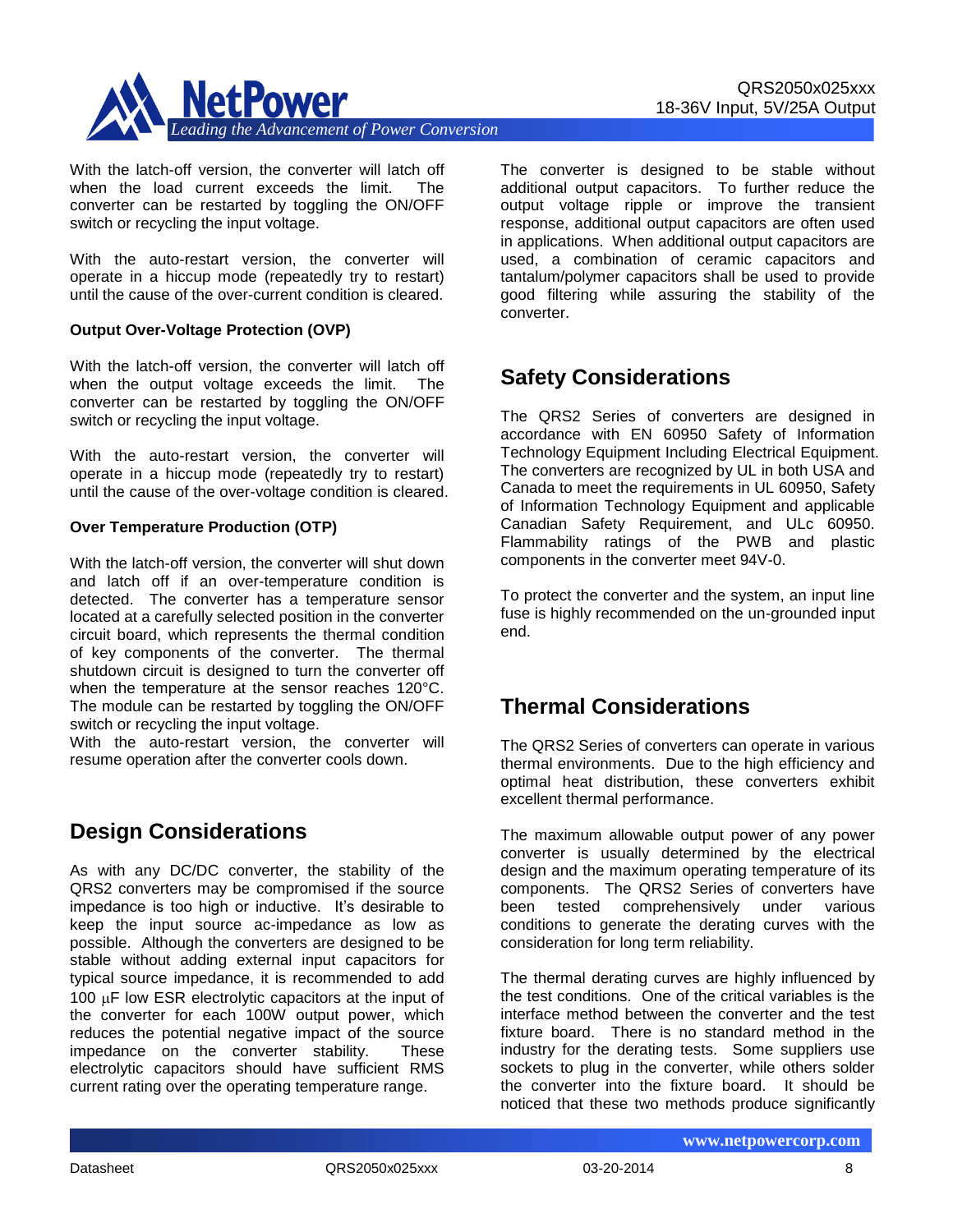

different results for a given converter. When the converter is soldered into the fixture board, the thermal performance of the converter is significantly improved compared to using sockets due to the reduction of the contact loss and the thermal impedance from the pins to the fixture board. Other factors affecting the results include the board spacing, construction (especially copper weight, holes and openings) of the fixture board and the spacing board, temperature measurement method and ambient temperature measurement point. The thermal derating curves in this datasheet are obtained using a PWB fixture board and a PWB spacing board with no opening, a board-to-board spacing of 1", and the converter is soldered to the test board with thermal relieves.

Note that the natural convection condition was measured at 0.05 m/s to 0.15 m/s (10ft./min. to 30 ft./min.

#### **Heat Transfer without a Baseplate**

With single-board DC/DC converter designs, convection heat transfer is the primary cooling means for converters without a baseplate. Therefore, airflow speed should be checked carefully for the intended operating environment. Increasing the airflow over the converter enhances the heat transfer via convection.

Figure 21 shows a recommended temperature monitoring point for open frame modules. For reliable operation, the temperature at this location should not continuously exceed 120 °C.



**Figure 21.** Temperature Monitoring Location

#### **Heat Transfer with a Baseplate**

The QRS2 Series of converters have the options of using a baseplate for enhanced thermal performance.

The typical height of the converter with the baseplate option is 0.50''. The use of an additional heatsink or cold-plate can further improve the thermal performance of the converter. With the baseplate option, a standard quarter-brick heatsink can be attached to the converter using M3 screws.

For reliable operation, the baseplate temperature should not continuously exceed 100 °C.

### **EMC Considerations**

The EMC performance of the converter is related to the layout and filtering design of the customer board. Careful layout and adequate filtering around the converter are important to confine noise generated by the switching actions in the converter and to optimize system EMC performance.